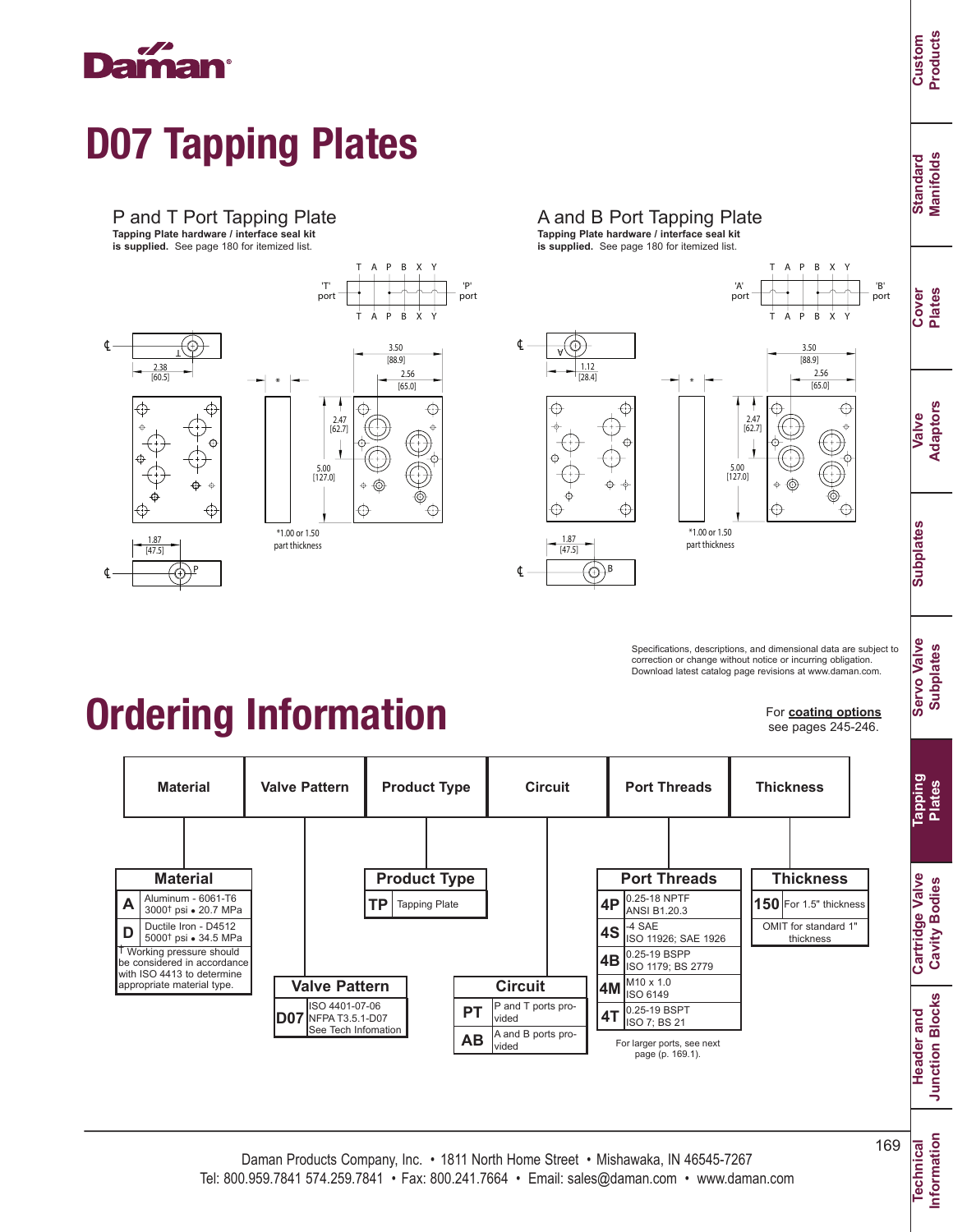

### D07 Tapping Plates - Large Ports

#### P and T Port Tapping Plate

**Tapping Plate hardware / interface seal kit is supplied.** See page 180 for itemized list.











| Dimension   | А              | B              | C             |
|-------------|----------------|----------------|---------------|
| *D07TPPT12* | 3.00<br>[76.2] | 2.13<br>[54.1] | 219<br>[55.6] |
| *D07TPPT16* | 3.50<br>[88.9] | 2.00<br>[50.8] | 205<br>[52.1] |

#### A and B Port Tapping Plate

**Tapping Plate hardware / interface seal kit is supplied.** See page 180 for itemized list.





| Dimension   | А      | R      | C.     |
|-------------|--------|--------|--------|
| *D07TPAB12* | 3.00   | 1.38   | 1.38   |
|             | [76.2] | [35.1] | [35.1] |
| *D07TPAB16* | 3.50   | 147    | 1 47   |
|             | [88.9] | [37.3] | [37.3] |

Specifications, descriptions, and dimensional data are subject to correction or change without notice or incurring obligation. Download latest catalog page revisions at www.daman.com.

# Ordering Information

For **coating options** see pages 245-246.



For smaller ports, see previous page (p. 169).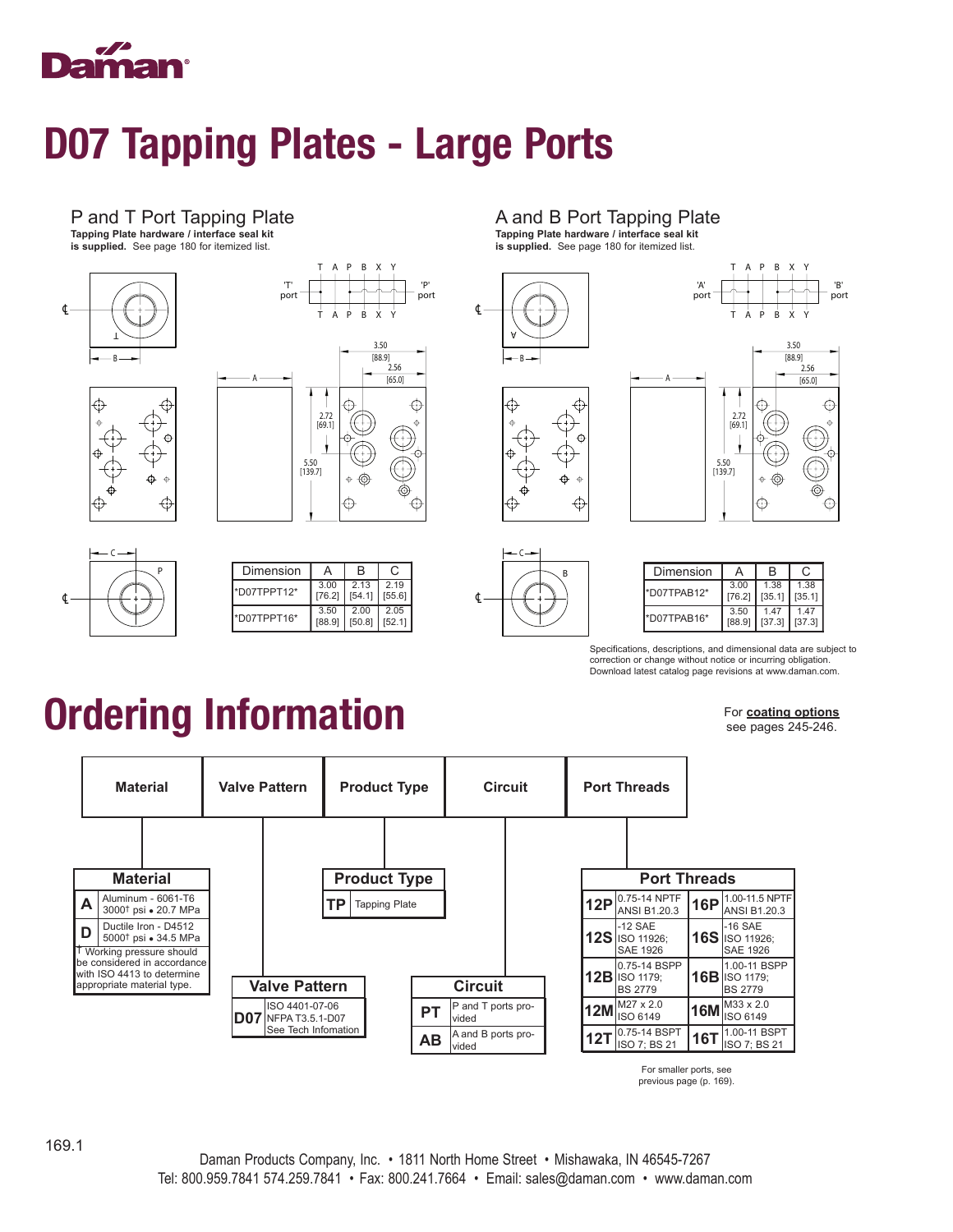℄

℄

# D07 Tapping Plates

X and Y Port Tapping Plate **Tapping Plate hardware / interface seal kit is supplied.** See page 180 for itemized list.



0.91

[44.5] 1.75

[23.1] Y *(U*YU)X C2





1.03

 $[44.5]$ 

[26.2]  $Y \downharpoonright \rightarrow X$ 

1.25 [31.8] 1.25

C2

1.25<br>31.8]

ī

0.75 [19.1]



X Y

 $\mathsf{x}$ 

 $Y$   $C2$ 

X port

Y port C2 port

1" thick tapping plate  $\frac{1.75}{[44.5]}$  2" thick tapping plate

T A P B

 $C1$  T A P B

 $C1$  port

Specifications, descriptions, and dimensional data are subject to correction or change without notice or incurring obligation. Download latest catalog page revisions at www.daman.com.

#### For **coating options**

see pages 245-246.

0.25-19 BSPP ISO 1179; BS 2779 M10 x 1.0 ISO 6149 **4B 4M 4T** 0.25-19 BSPT **Valve Pattern** ISO 4401-07-06 NFPA T3.5.1-D07 See Tech Infomation **D07 Circuit**  $XY$   $\begin{array}{|c|c|}\nX \text{ and } Y \text{ ports provide}\n\end{array}$ 0.25-18 NPTF ANSI B1.20.3 -4 SAE ISO 11926; SAE 1926 **4P 4S Product Type** | | | Port Threads **Tapping Plate Material Valve Pattern Product Type Circuit Port Threads Material D** † Working pressure should be considered in accordance with ISO 4413 to determine appropriate material type. Ductile Iron - D4512 5000<sup>†</sup> psi · 34.5 MPa  $\mathsf{A}$   $\left| \begin{array}{l}\text{Aluminum - 6061-T6} \ \text{3000}^{\dagger} \text{psi - 20.7 MPa} \end{array} \right.$ **Thickness Thickness 200** For 2" thickness OMIT for standard 1 thickness

**Cartridge Valve Cartridge Valve Cavity Bodies Cavity Bodies**

**Information**

Information

Daman Products Company, Inc. • 1811 North Home Street • Mishawaka, IN 46545-7267 Tel: 800.959.7841 574.259.7841 • Fax: 800.241.7664 • Email: sales@daman.com • www.daman.com 170

**Custom Products**

> **Standard Manifolds**

Standard<br>Manifolds

**Cover Plates**

**Valve Adaptors**

**Subplates**

**Subplates** 

**Servo Valve Subplates**

**Servo Valve Subplates** 

**Tapping Plates**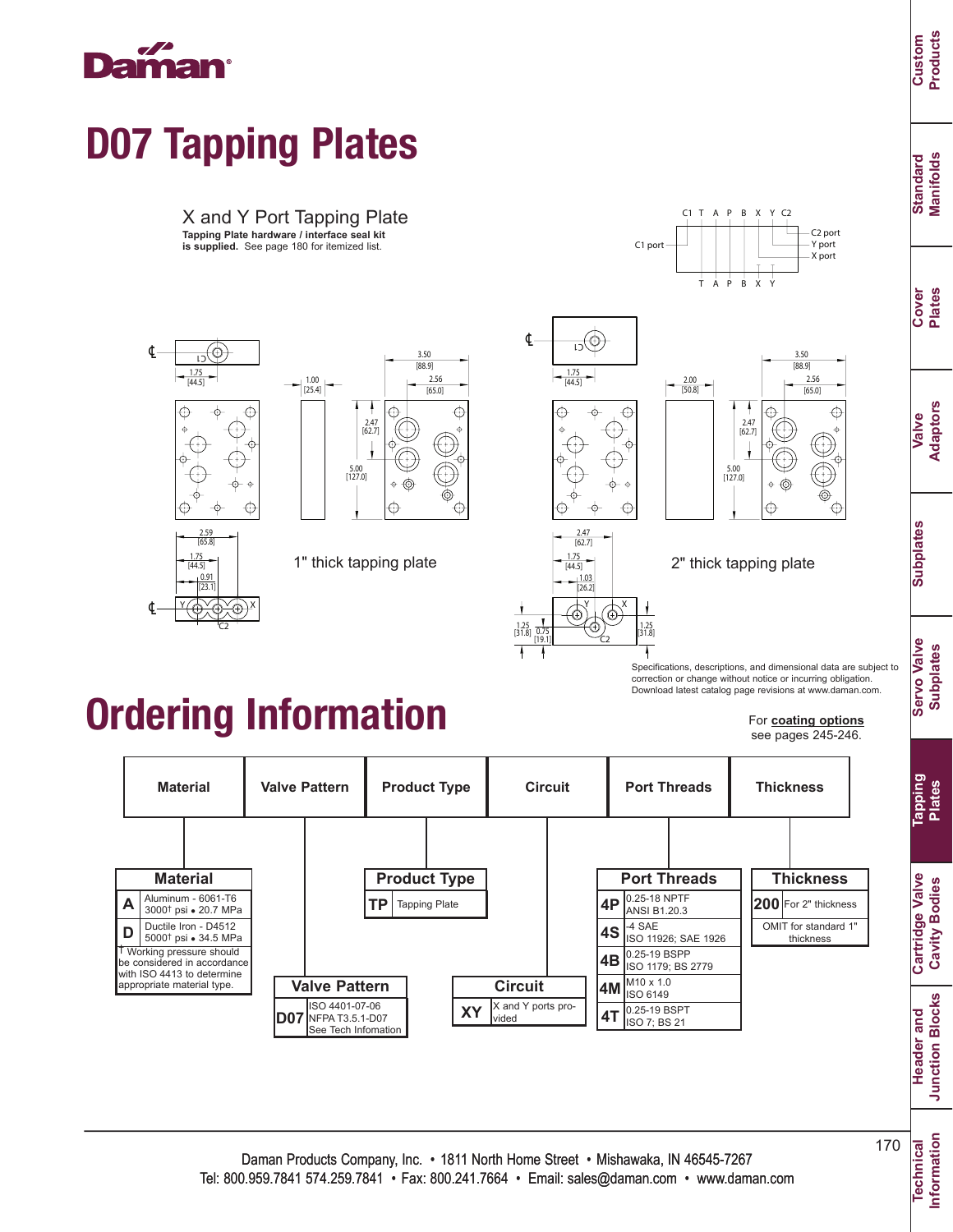

## D07 Tapping Plates



Specifications, descriptions, and dimensional data are subject to correction or change without notice or incurring obligation. Download latest catalog page revisions at www.daman.com.

# Ordering Information